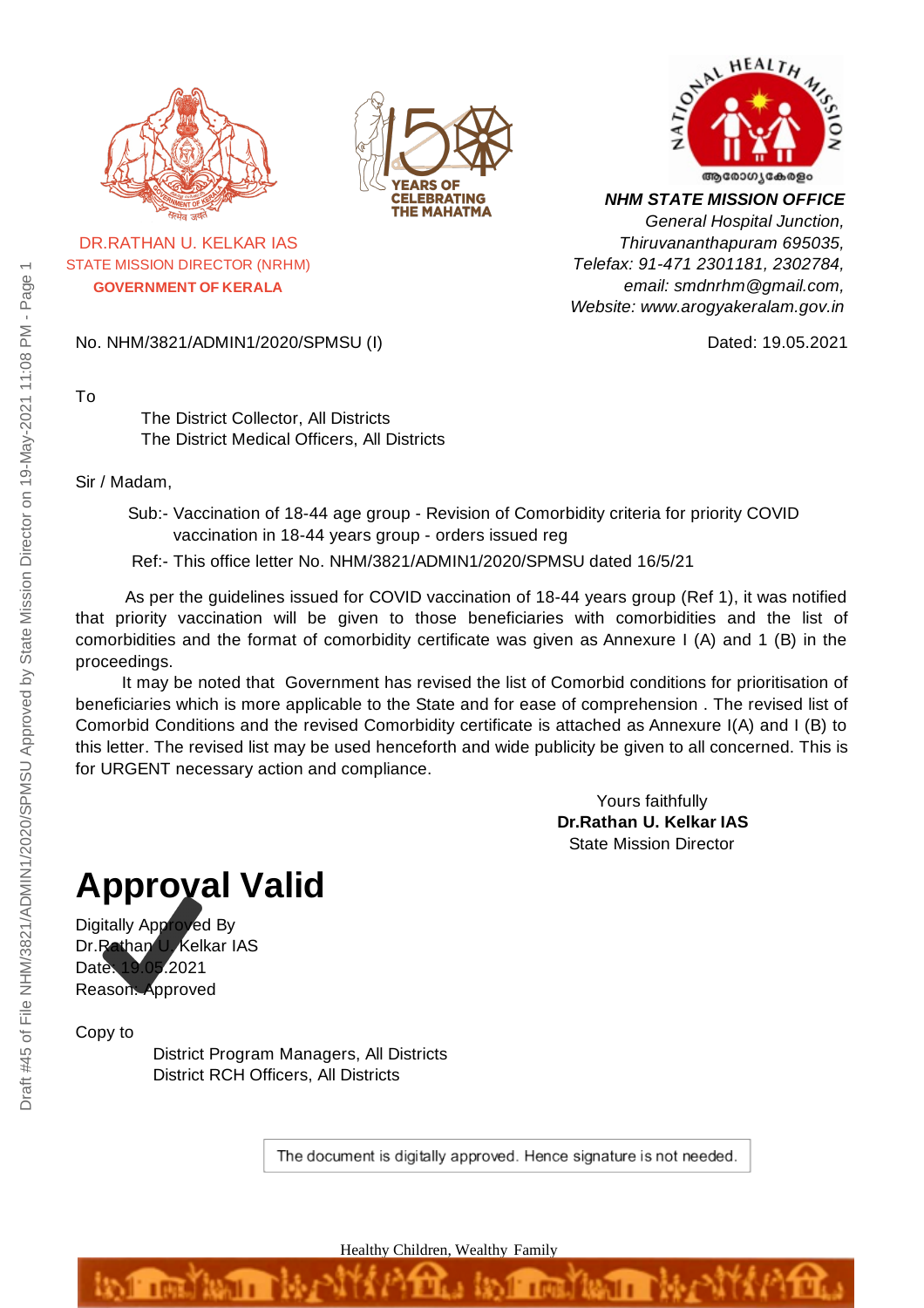## **SN Criterion** 1 Diabetes Mellitus 2 Hypertension 3 All Cardiac Diseases (Congenital/Acute/Chronic) 4 All Lung Diseases including Asthma 5 All Neurological Conditions 6 Developmental Disorders 7 All Renal Diseases 8 | All Liver Diseases 9 Inflammatory Bowel Disease 10 Any Cancer or on treatment for cancer 11 All Genetic disorders 12 Congenital Metabolic Disorders 13 Obesity- BMI > 30 kg/m<sup>2</sup> 14 Endocrine Disorders 15 Rheumatological Disorders 16 Persons on Immunosuppressive therapy 17 Auto Immune Diseases <sup>18</sup> Hematological conditions- Sickle Cell Disease/ Bone marrow failure/ Aplastic Anemia/ Thalassemia Major 19 Primary Immunodeficiency Diseases/ HIV infection 20 | Poly Cystic Ovarian Disease (PCOD) 21 Differently abled individuals 22 Any organ transplant -including Hematopoietic stem cell transplant: Recipient/On waitlist/Donor 23 Any other conditions which merits vaccination as per the certifying doctor.

## **Annexure I (A)List of specified Comorbidities for determination of eligibility of citizens in age group 18-44 years for priority vaccination**